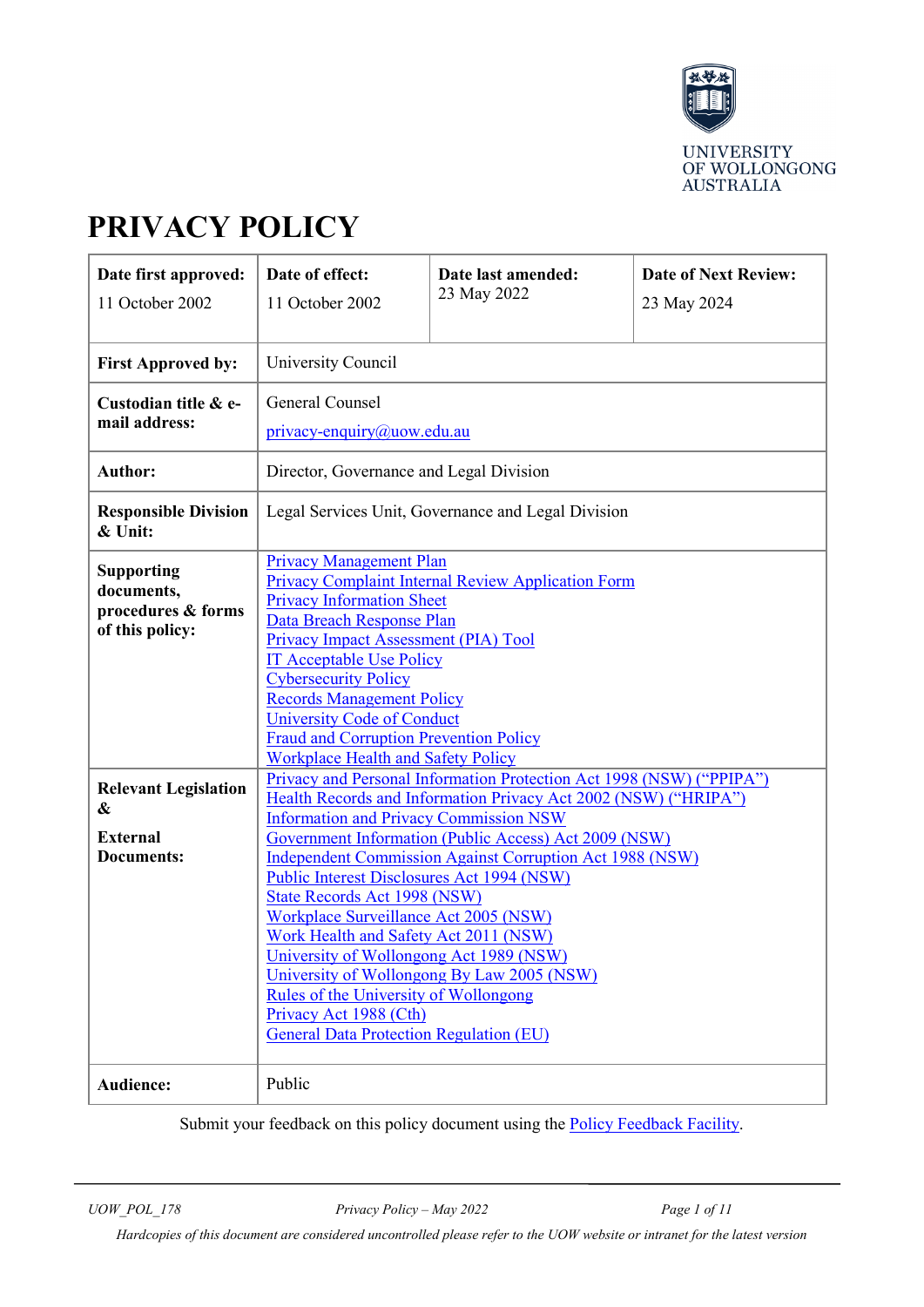

**AUSTRALIA** 

| Contents       |  |
|----------------|--|
| $\mathbf{1}$   |  |
| $\overline{2}$ |  |
| 3              |  |
| $\overline{4}$ |  |
| 5              |  |
| 6              |  |
| $\tau$         |  |
| 8              |  |
| 9              |  |
| 10             |  |
| 11             |  |
| 12             |  |
| 13             |  |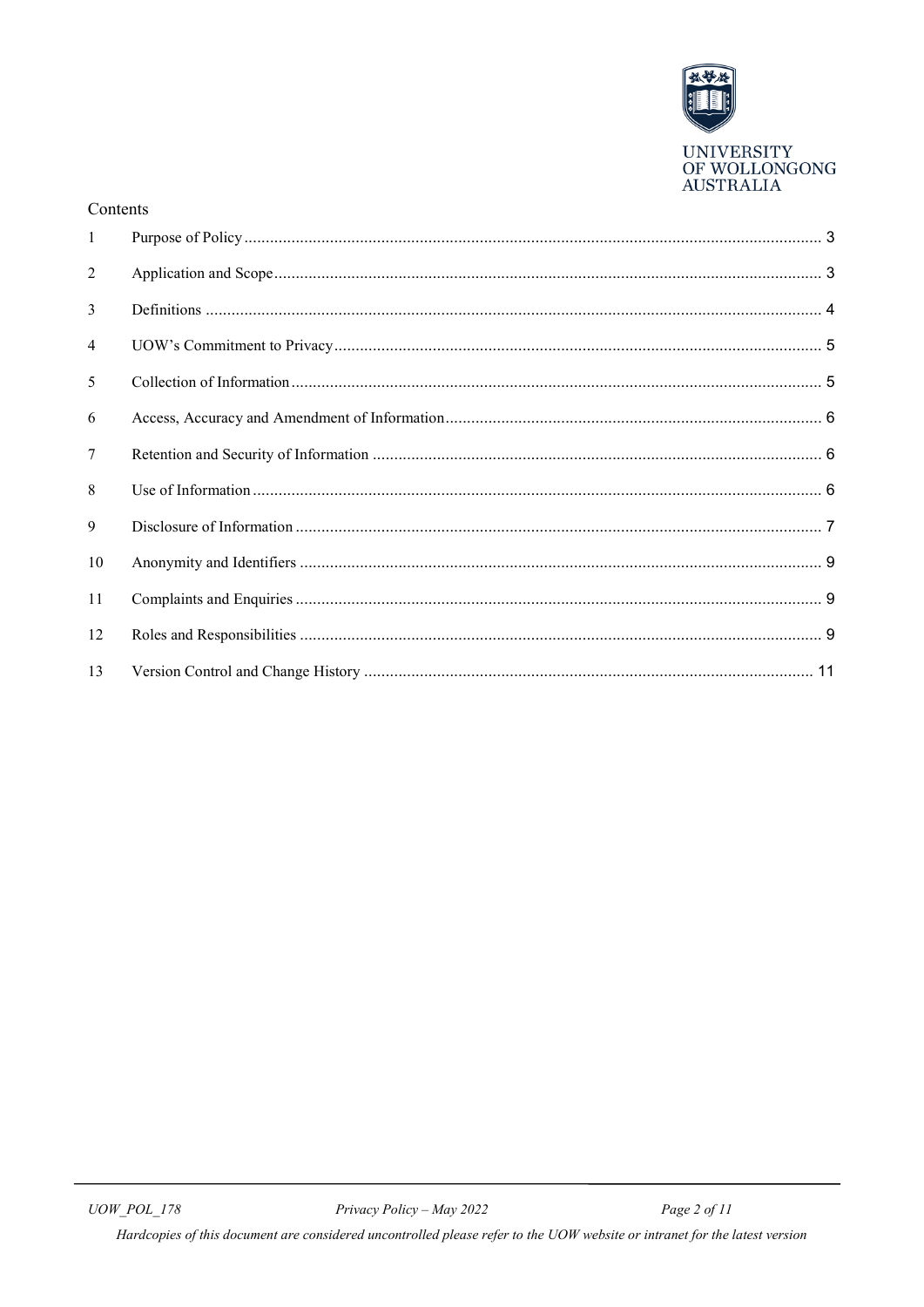

# <span id="page-2-0"></span>**1 Purpose of Policy**

- 1. The University of Wollongong ("UOW"), in carrying out its functions and activities, has an obligation to ensure that the management of an individual's Personal information and Health information complies with NSW privacy laws.
- 2. The purpose of this policy is to set out:
	- (a) UOW's commitment to complying with the NSW *Privacy and Personal Information Protection Act 1998* ("PPIPA"), the NSW *Health Records and Information Privacy Act 2002* ("HRIPA") which may include regulations, statutory guidelines, codes of practice and privacy directions made under those Acts;
	- (b) UOW's commitment to complying with the key principles regulating the management of Personal and Health information;
	- (c) an individual's entitlement to raise concerns regarding UOW's handling of their information; and
	- (d) the responsibilities of UOW, its Staff and Affiliates.
- 3. This Policy is implemented by UOW's [Privacy Management Plan](https://documents.uow.edu.au/content/groups/public/@web/@gov/documents/doc/uow139886.pdf) which operates as a procedure document under UOW's policy framework.

# <span id="page-2-1"></span>**2 Application and Scope**

- 1. This policy applies to the collection, storage, access, use and disclosure of Information (see definition of this term) by UOW and its Staff and Affiliates, in accordance with PPIPA and HRIPA.
- 2. All Staff and Affiliates must comply with this Privacy Policy and the Privacy Management Plan.
- 3. A breach of this Privacy Policy or the Privacy Management Plan may constitute misconduct pursuant to UOW codes, policies and guidelines and may be subject to disciplinary action.
- 4. This policy does not apply to UOW's Related entities. UOW's Related entities have their own policies and procedures for the management of Information provided to or collected by them.
- 5. Staff and Affiliates should also be aware that certain activities may be subject to obligations under other privacy laws such as the *Privacy Act 1988* (Cth) and the *General Data Protection Regulation 2016/679 (EU),* where applicable. Further information can be found in UOW's Privacy Management Plan or by contacting a UOW Privacy Officer.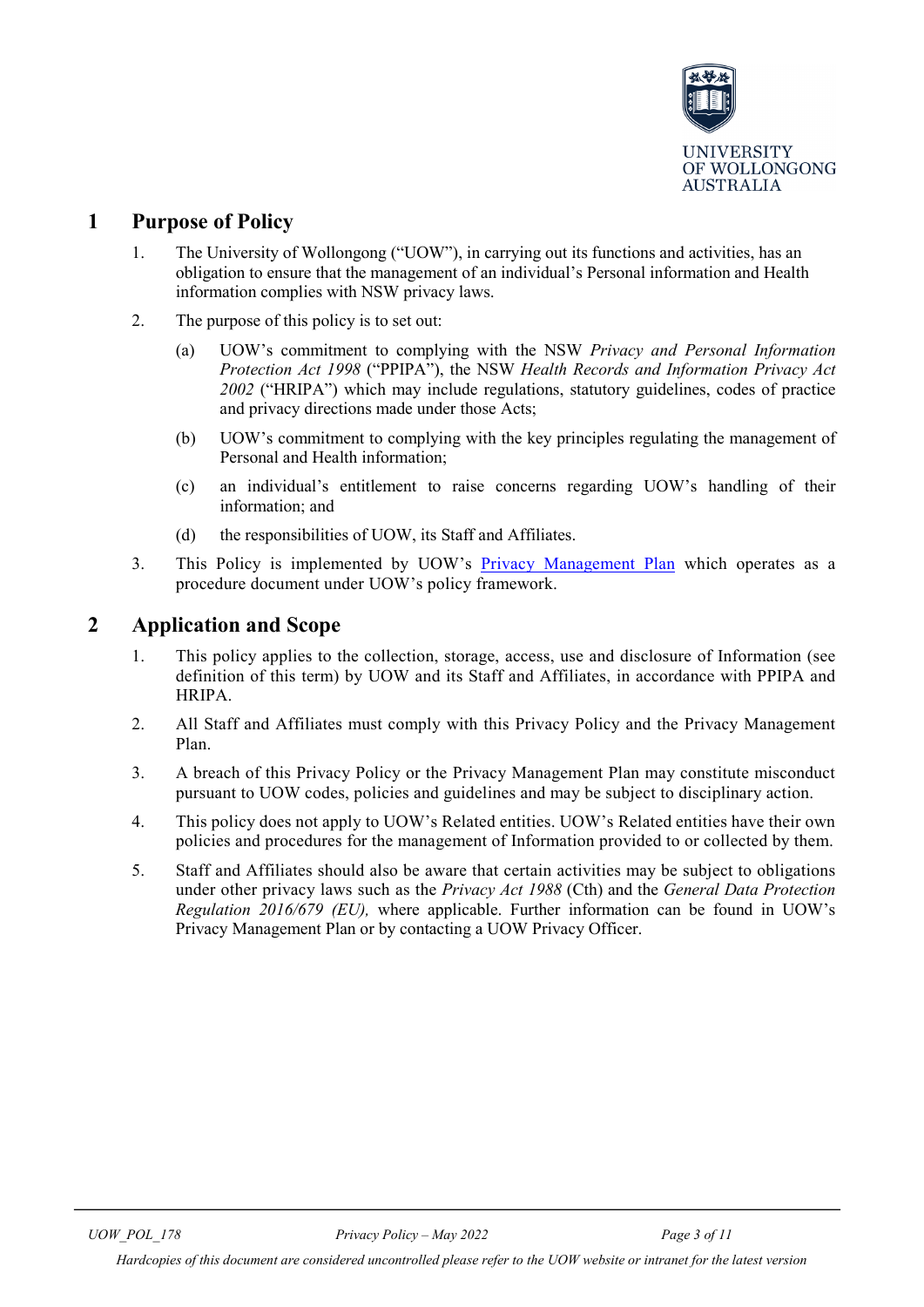

# <span id="page-3-0"></span>**3 Definitions**

| <b>Word/Term</b>          | <b>Definition</b>                                                                                                                                                                                                                                                                                                                                                                                                                  |  |  |
|---------------------------|------------------------------------------------------------------------------------------------------------------------------------------------------------------------------------------------------------------------------------------------------------------------------------------------------------------------------------------------------------------------------------------------------------------------------------|--|--|
| Affiliate                 | Includes people holding University of Wollongong Honorary Awards as conferred<br>by the University Council, including the awards of Emeritus Professor, Honorary<br>Doctor and University Fellow; people appointed in accordance with the<br>University's Appointment of Visiting and Honorary Academics Policy; and people<br>engaged by the University as agency staff, contractors, volunteers and work<br>experience students. |  |  |
| Health information        | Health information, for the purpose of this policy, refers to health information<br>defined in HRIPA (or as amended in HRIPA from time to time) as:                                                                                                                                                                                                                                                                                |  |  |
|                           | " $(a)$<br>personal information that is information or an opinion about:<br>the physical or mental health or a disability (at any time) of an<br>(i)<br>individual, or<br>(ii) an individual's express wishes about the future provision of health<br>services to him or her, or<br>(iii) a health service provided, or to be provided, to an individual, or                                                                       |  |  |
|                           | other personal information collected to provide, or in providing, a health<br>(b)<br>service, or<br>other personal information about an individual collected in connection with<br>(c)<br>the donation, or intended donation, of an individual's body parts, organs or                                                                                                                                                             |  |  |
|                           | body substances, or<br>other personal information that is genetic information about an individual<br>(d)<br>arising from a health service provided to the individual in a form that is or<br>could be predictive of the health (at any time) of the individual or of any<br>sibling, relative or descendant of the individual, or<br>healthcare identifiers"<br>(e)                                                                |  |  |
| Information               | Health information and/or Personal information as the context permits.                                                                                                                                                                                                                                                                                                                                                             |  |  |
| Law Enforcement<br>Agency | As defined in PPIPA and/or HRIPA as the context applies                                                                                                                                                                                                                                                                                                                                                                            |  |  |
| Personal information      | Personal information, for the purpose of this policy, refers to personal information<br>defined in PPIPA (or as amended in PPIPA from time to time) as:                                                                                                                                                                                                                                                                            |  |  |
|                           | "Information or an opinion (including information or an opinion forming part of a<br>database and whether or not recorded in a material form) about an individual whose<br>identity is apparent or can reasonably be ascertained from the information or<br>opinion."                                                                                                                                                              |  |  |
|                           | Under PPIPA, personal information does not include:<br>information regarding an individual who has been deceased for more than<br>(a)<br>30 years;                                                                                                                                                                                                                                                                                 |  |  |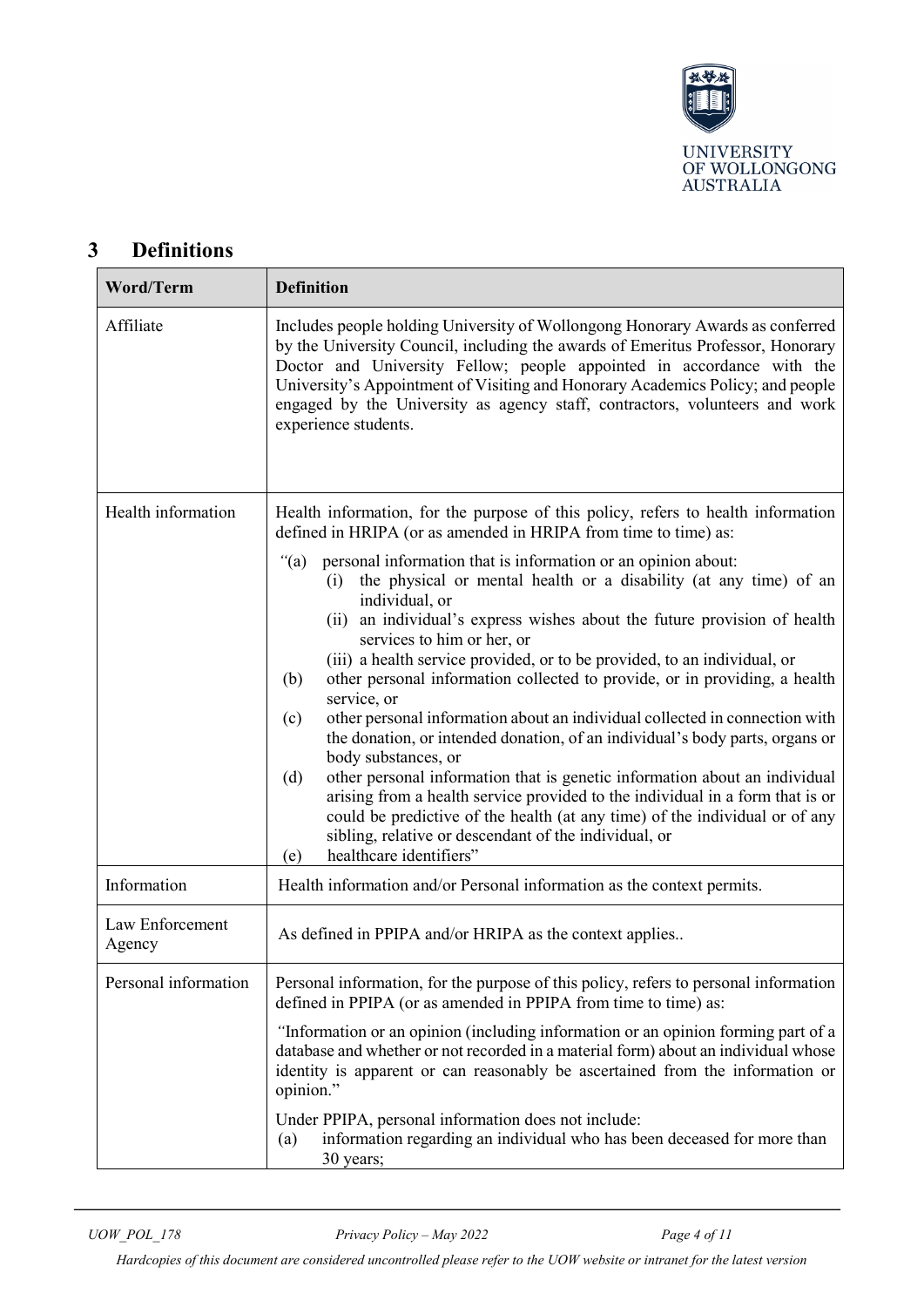

|                       | information about an individual that is readily available in a publicly<br>(b)<br>available publication; and<br>information or an opinion about an individual's suitability for appointment<br>(c)<br>or employment as a public sector official. |  |
|-----------------------|--------------------------------------------------------------------------------------------------------------------------------------------------------------------------------------------------------------------------------------------------|--|
| Related entities      | UOW Global Enterprises, UOW Pulse and the Illawarra Health and Medical<br>Research Institute (IHMRI).                                                                                                                                            |  |
| Sensitive information | A subclass of Personal information relating to an individual's ethnic or racial<br>origin, political opinions, religious or philosophical beliefs, trade union<br>membership or sexual activities.                                               |  |
| <b>Staff</b>          | All people employed by the University including conjoint appointments, whether<br>on continuing, permanent, fixed term, casual or cadet or traineeship basis                                                                                     |  |

# <span id="page-4-0"></span>**4 UOW's Commitment to Privacy**

- 1. UOW is committed to complying with PPIPA and HRIPA, which may include regulations, guidelines, codes of practice and privacy directions made under those Acts. PPIPA and HRIPA contain principles that regulate the handling of an individual's Information and cover its collection, storage, use, disclosure and rights of access/amendment.
- 2. UOW's Privacy Management Plan, prepared in compliance with section 33 of PPIPA, sets out:
	- (a) how UOW complies with PPIPA, HRIPA and other applicable privacy laws;
	- (b) how UOW disseminates its policies and practices regarding privacy at UOW;
	- (b) how an individual can gain access to or make amendments to their Information held by UOW; and
	- (c) how an individual may make a privacy complaint or lodge a request for formal review of UOW's conduct if dissatisfied with UOW's handling of their Information, and how such complaints will be managed.
- 3. Where research involving the collection or use of Information is to be conducted in or by UOW, it must be approved by UOW's accredited Human Research Ethics Committee.

# <span id="page-4-1"></span>**5 Collection of Information**

- 1. UOW will collect Information in an open and transparent manner. This includes providing individuals with details relating to:
	- (a) the purpose for the collection of the Information;
	- (b) how it will be handled by UOW; and
	- (c) any consequences that may apply if the Information is not provided.
- 2. UOW will only collect Information for a lawful purpose which is directly related to one of its functions or activities, and only if the collection is reasonably necessary for that purpose.
- 3. UOW will ensure that Information collected is accurate, up to date, not excessive (having regard to the purpose of collection), and does not intrude to an unreasonable extent on the personal affairs of the individual.
- 4. UOW will collect Information directly from the individual concerned unless:

*Hardcopies of this document are considered uncontrolled please refer to the UOW website or intranet for the latest version*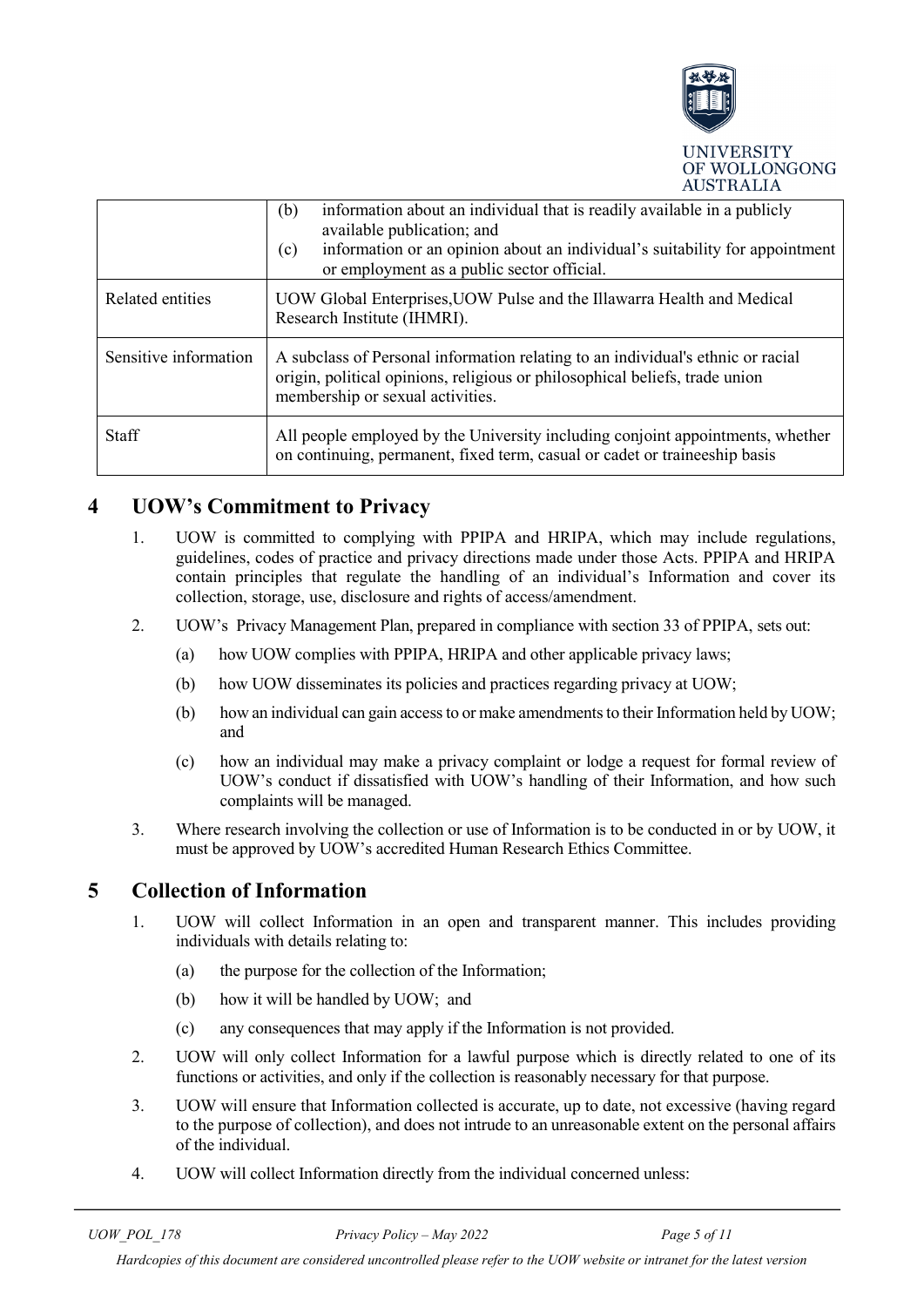

- (a) it is unreasonable or impracticable to do so, or
- (b) the individual has authorized the collection of their Information from someone else or,
- (c) in the case where a person is under 16 years of age, the information is provided by the parent or guardian
- 5. UOW's Privacy Management Plan provides further detail concerning collection of Information.

#### <span id="page-5-0"></span>**6 Access, Accuracy and Amendment of Information**

- 1. All reasonable steps will be taken by UOW to ensure that information it collects, holds or discloses is accurate, complete, up to date and not misleading (having regard to the purpose).
- 2. UOW will respond to enquiries from an individual as to whether it holds that individual's Information including the nature of the Information, the main purpose for UOW's use of that Information and any rights of access to it.
- 3. UOW will allow an individual to:
	- (a) access their own Information without unreasonable delay or expense;
	- (b) request that appropriate amendments, corrections or updates are made to their Information to ensure that it is accurate and remains relevant, up to date, complete and not misleading (having regard to the purpose for which it was collected and is to be used by UOW).
- 4. UOW's Privacy Management Plan provides further detail concerning access, accuracy and amendment of Information.

### <span id="page-5-1"></span>**7 Retention and Security of Information**

- 1. UOW will ensure that Information it collects is:
	- (a) held for no longer than is necessary for the purpose for which it may be lawfully used and in order to meet its legal obligations;
	- (b) disposed of securely and in accordance with the retention and disposal requirements under the State Records Act 1998 (NSW) and [UOW's Records Management Policy;](https://documents.uow.edu.au/content/groups/public/@web/@gov/documents/doc/uow039584.pdf) and
	- (c) protected to the extent reasonable in the circumstances from loss, unauthorized access, use, modification or disclosure and against all other misuse.
- 2. Where UOW becomes aware of a data breach, UOW will follow the procedures as outlined in [UOW's Data Breach Response Plan.](https://intranet.uow.edu.au/legal/infosheets/index.html?)
- 3. UOW's Privacy Management Plan provides further detail concerning retention and security of Information.

### <span id="page-5-2"></span>**8 Use of Information**

- 1. In general terms, 'use' of Information refers to the communication or handling of that Information within UOW.
- 2. UOW will only use Information for the primary purpose for which it was collected unless:
	- (a) the use of the Information is directly related to the primary purpose for which it was collected; or
	- (b) the use of the Personal information is necessary to deal with a serious and imminent threat to any individual's life or health; or

*UOW\_POL\_178 Privacy Policy – May 2022 Page 6 of 11*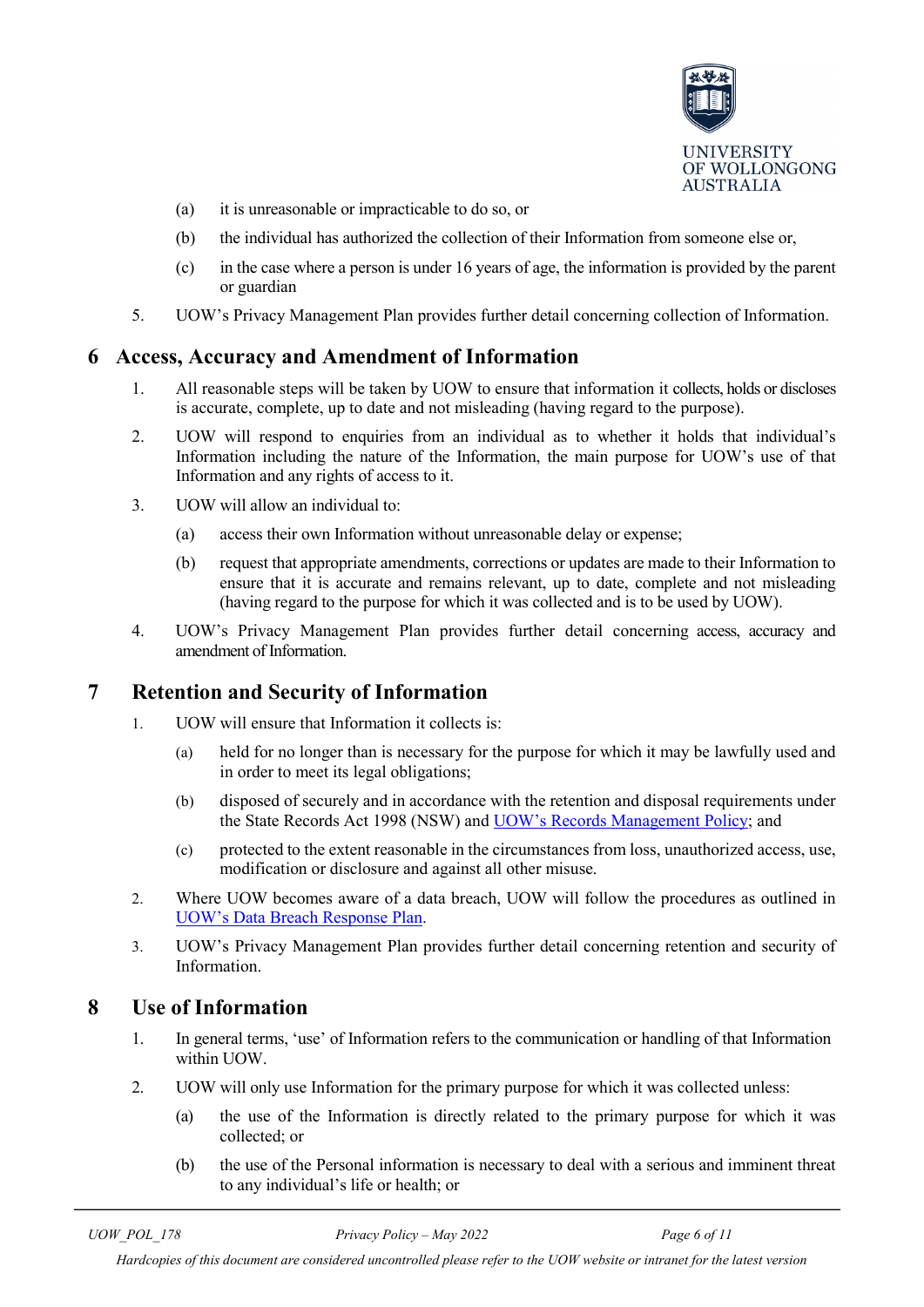

- (c) the use of the Health information is necessary to deal with a serious and imminent threat to any individual's life, health or safety, or is necessary to lessen or prevent a serious threat to public health or public safety; or
- (d) the individual provides consent to another use; or
- (e) the use is permitted by provisions of PPIPA and/or HRIPA relating to law enforcement and other related matters; or
- (f) the use is permitted or required under an Act or any other law; or
- (g) the use is for the purpose of assisting in a stage of an emergency, it is reasonably necessary for that purpose, and it is unreasonable or impracticable to seek the consent of the individual; or
- (h) the use is reasonably necessary for the purpose of research, or the compilation of statistics, in the public interest and:
	- (i) either the purpose cannot be served by de-identified Information and it is impracticable to seek the consent of the individual for the use, or reasonable steps have been taken to de-identify the Information; and
	- (ii) if it could reasonably be expected to identify individuals, the Information is not published in a publicly available publication; and
	- (iii) the use is in accordance with any guidelines issued by the NSW Privacy Commissioner.
- (i) for Health information, where the use is reasonably necessary for research or for the training of employees or persons working with UOW and:
	- (i) either the purpose cannot be served by de-identified information and it is impracticable to seek the consent of the individual for the use, or reasonable steps are taken to deidentify the information; and
	- (ii) if it could reasonably be expected to identify individuals, the information is not published in a generally available publication; and
	- (iii) the use is in accordance with any guidelines issued by the NSW Privacy Commissioner.
- 3. UOW's Privacy Management Plan provides further detail concerning use of Information and other circumstances where UOW may use Information without an individual's consent.

# <span id="page-6-0"></span>**9 Disclosure of Information**

- 1. In general terms, 'disclosure' of Information refers to the communication or transfer of Information outside UOW.
- 2. UOW will not disclose Information it holds unless specifically permitted to do so under PPIPA or HRIPA. Some of the circumstances may include:
	- (a) the disclosure of the Information is directly related to the primary purpose for which it was collected and there is no reason to believe that the individual concerned would object to the disclosure; or
	- (b) the individual is reasonably likely to have been aware, or has been made aware, that Information of that kind is usually disclosed to a third party; or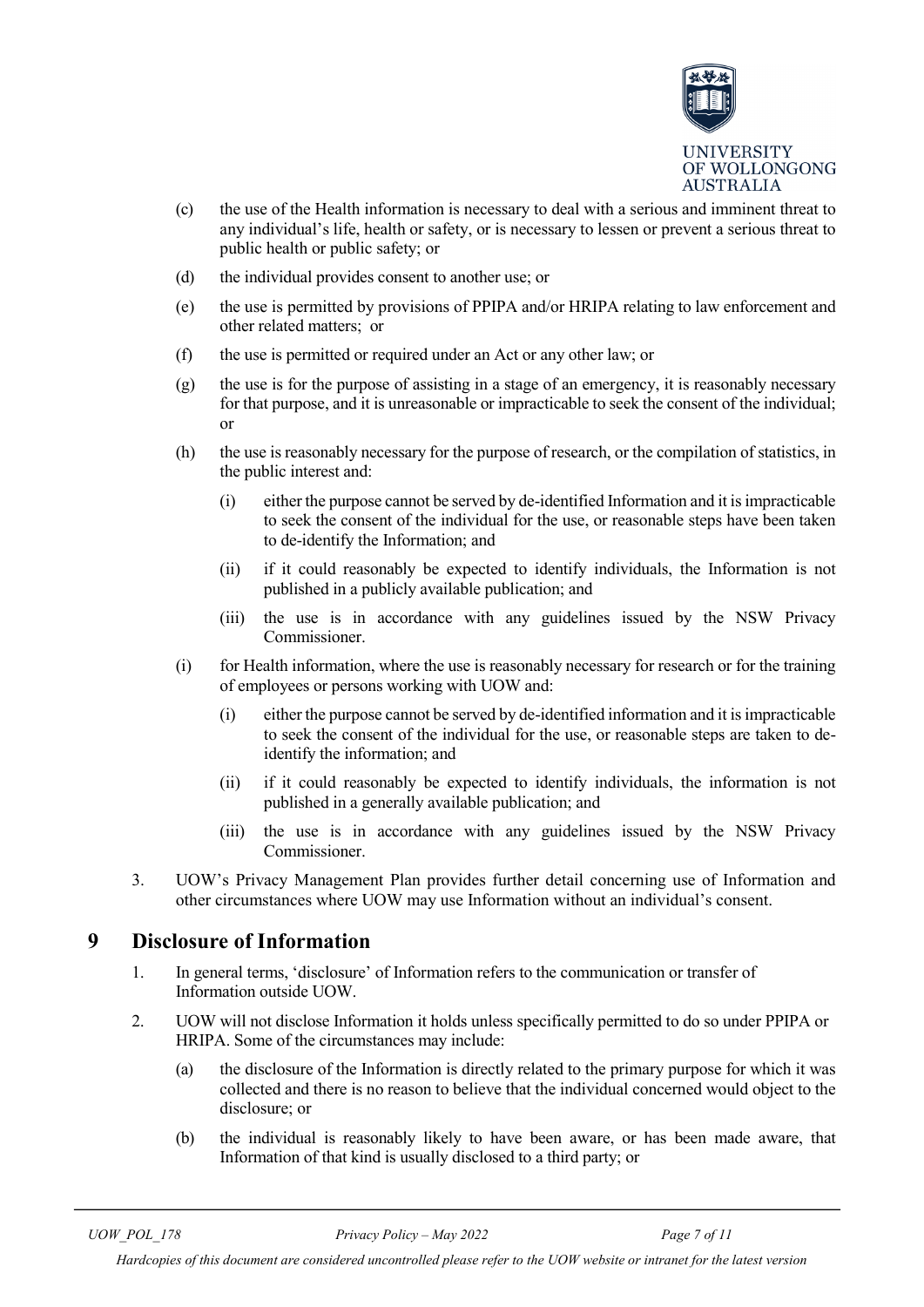

- (c) the disclosure of the Personal information is necessary to deal with a serious and imminent threat to any individual's life or health; or
- (d) the disclosure of the Health information is necessary to deal with a serious and imminent threat to any individual's life, health or safety, or is necessary to lessen or prevent a serious threat to public health or public safety; or
- (e) the individual provides consent to any other disclosure; or
- (f) disclosure is permitted by provisions of PPIPA and/or HRIPA relating to law enforcement and related matters such as:
	- (i) disclosing information to a Law Enforcement Agency for the purpose of ascertaining the whereabouts of an individual who has been reported to police as a missing person; or
	- (ii) disclosing information to a Law Enforcement Agency in order to investigate an offence where there are reasonable grounds to believe that an offence may have been committed; or
- $(g)$  the disclosure is for the purpose of assisting in a stage of an emergency, it is reasonably necessary for that purpose, and it is unreasonable or impracticable to seek the consent of the individual; or
- (h) disclosure is permitted or required under an Act or any other law; or
- (i) the disclosure is reasonably necessary for the purpose of training, research, or the compilation of statistics, in the public interest, and:
	- (i) either the purpose cannot be served by de-identified information, and it is impracticable to seek the consent of the individual for the disclosure, or reasonable steps have been taken to de-identify the information; and
	- (ii) if it could reasonably be expected to identify individuals, the information is not published in a publicly available publication; and
	- (iii) the use is in accordance with any guidelines issued by the NSW Privacy Commissioner.
- 3. UOW will not disclose Information to any person or body who is in a jurisdiction outside NSW or to a Commonwealth agency unless one of the following additional criteria are met:
	- (a) UOW reasonably believes that the recipient of the Information is subject to a law, binding scheme or contract that upholds the principles for the fair handling of the Information that are substantially similar to the principles of NSW privacy laws; or
	- (b) the individual expressly consents to the disclosure; or
	- (c) the disclosure is necessary for the performance of a contract between the individual and UOW; or
	- (d) for Personal information, the disclosure is necessary, on reasonable grounds, to prevent or lessen a serious and imminent threat to the life or health of any individual; or
	- (e) for Health information, the disclosure is necessary, on reasonable grounds, to lessen or prevent a serious or imminent threat to the life, health or safety of any person or a serious threat to public health or public safety; or
	- (f) the disclosure is permitted or required by an Act (including an Act of the Commonwealth) or any other law; or

*Hardcopies of this document are considered uncontrolled please refer to the UOW website or intranet for the latest version*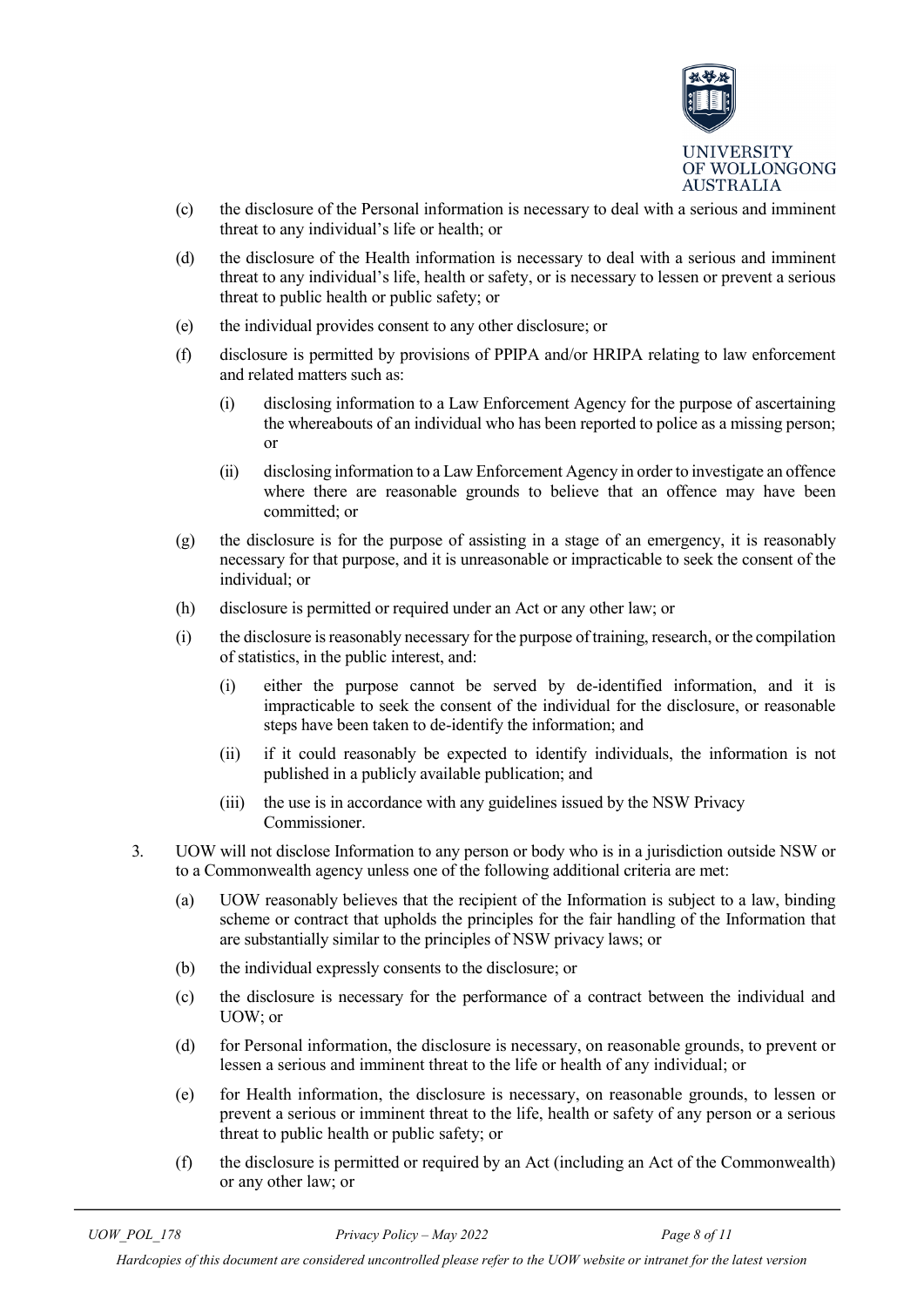

- (g) UOW has taken reasonable steps to ensure that the Information disclosed will be handled by the recipient in a manner that is consistent with NSW privacy laws.
- 4. UOW will only disclose Sensitive information with the consent of the individual unless disclosure is necessary to deal with a serious and imminent threat to any individual's life or health.
- 5. UOW's Privacy Management Plan provides further detail concerning disclosure of Information and other circumstances where UOW may disclose Information without an individual's consent or appropriate prior notice.

### <span id="page-8-0"></span>**10 Anonymity and Identifiers**

- 1. In relation to Health information, UOW will:
	- (a) provide individuals with the option of receiving health services or entering into transactions anonymously, wherever it is lawful and practicable; and/or
	- (b) assign a unique identification number to an individual, if the assignment of identifiers is reasonably necessary to enable UOW to carry out its functions efficiently.
- 2. UOW's Privacy Management Plan provides further detail concerning anonymity and identifiers relating to Health information.

#### <span id="page-8-1"></span>**11 Complaints and Enquiries**

- 1. All privacy enquiries should be directed to a UOW Privacy Officer via email at [privacy](mailto:privacy-enquiry@uow.edu.au)[enquiry@uow.edu.au.](mailto:privacy-enquiry@uow.edu.au) Additional contact details can be found on UOW's [privacy homepage.](http://www.uow.edu.au/about/privacy/index.html)
- 2. If an individual has any concerns about the way UOW is managing their Information or believes that UOW may have breached their privacy, that individual may:
	- (a) lodge a complaint with a UOW Privacy Officer; or
	- (b) submit a formal request for an internal review of UOW's conduct by completing UOW's [Privacy Complaint Internal Review Application Form;](https://documents.uow.edu.au/content/groups/public/@web/@fin/@lcu/documents/doc/uow022144.pdf) or
	- (c) contact the [Information and Privacy Commission NSW.](http://www.privacy.nsw.gov.au/Lawlink/privacynsw/ll_pnsw.nsf/pages/privacy_index)
- 3. For more information about lodging a complaint and/or requesting an internal review of UOW's conduct, please see UOW's Privacy Management Plan or visit UOW's [privacy homepage.](http://www.uow.edu.au/about/privacy/index.html)

### <span id="page-8-2"></span>**12 Roles and Responsibilities**

- 1 UOW's Privacy Officers are:
	- (a) Manager, Information Compliance, Legal Services Unit as Privacy Officer and main contact person for privacy issues – phone 02 4221 4368 or email [privacy](mailto:privacy-enquiry@uow.edu.au)[enquiry@uow.edu.au;](mailto:privacy-enquiry@uow.edu.au) and
	- (b) UOW General Counsel as Principal Privacy Officer; and
	- (c) Senior Manager and Lawyers, Legal Services Unit.
- 2 UOW's Privacy Officers are responsible for UOW's overall compliance with its privacy obligations. Further information regarding the role of UOW's Privacy Officers can be found in UOW's Privacy Management Plan.
- 3 All Staff and Affiliates are responsible for: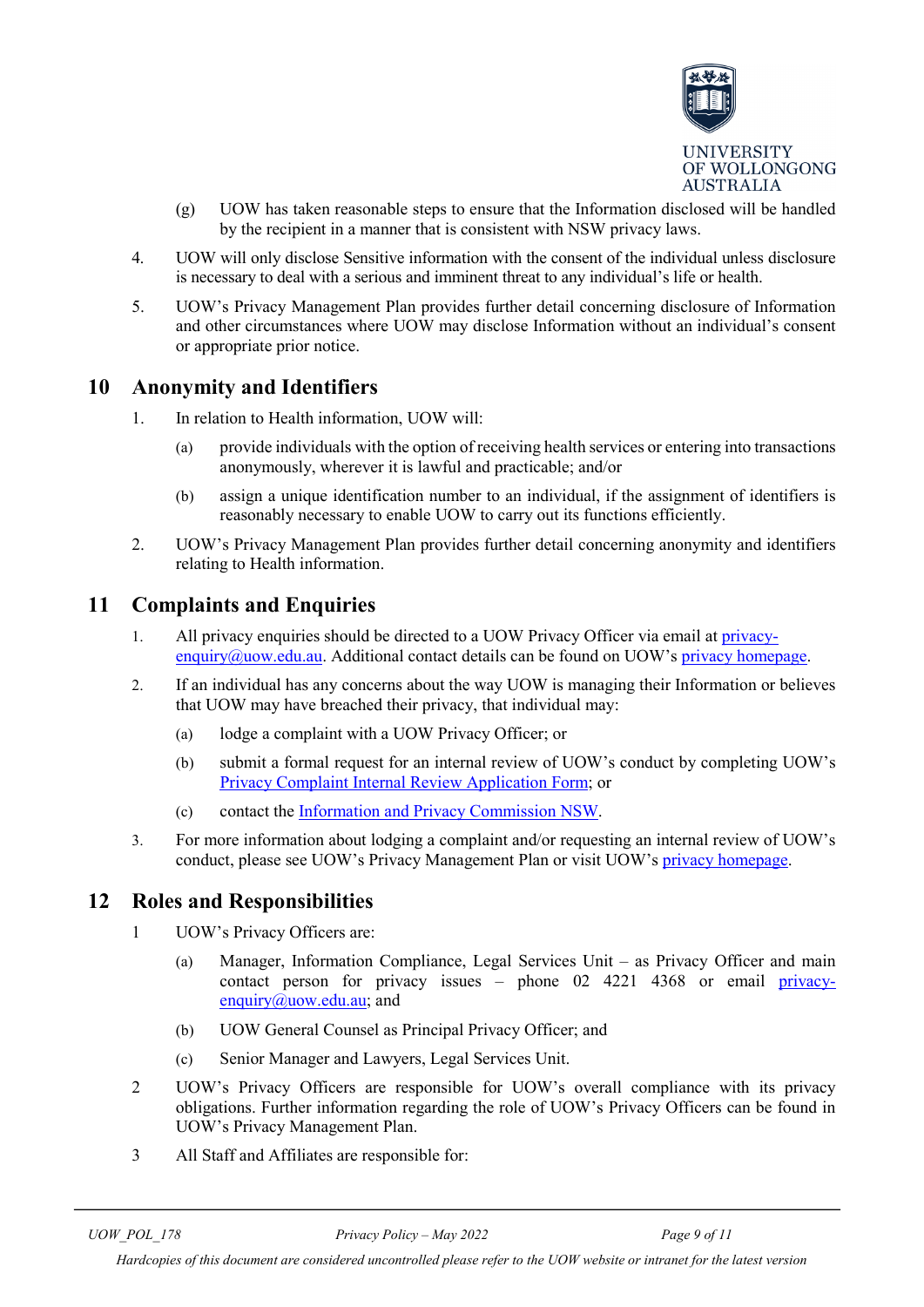

- (a) complying with UOW's privacy obligations and practices as specified in this Privacy Policy, the Privacy Management Plan and UOW's Code of Conduct when handling Information;
- (b) attending training or completing online privacy training to ensure that the principles of privacy best practice are maintained when handling Information;
- (c) responding to data breaches in accordance with UOW's Data Breach Response Plan.
- 4 Staff and Affiliates should be aware that:
	- (a) a breach of this Privacy Policy may constitute misconduct pursuant to UOW codes, policies and guidelines and may be subject to disciplinary action.
	- (b) for any research which involves the collection, use or disclosure of Information, ethics review may be required. Further information can be found in UOW's Privacy Management Plan or by contacting a UOW Privacy Officer.